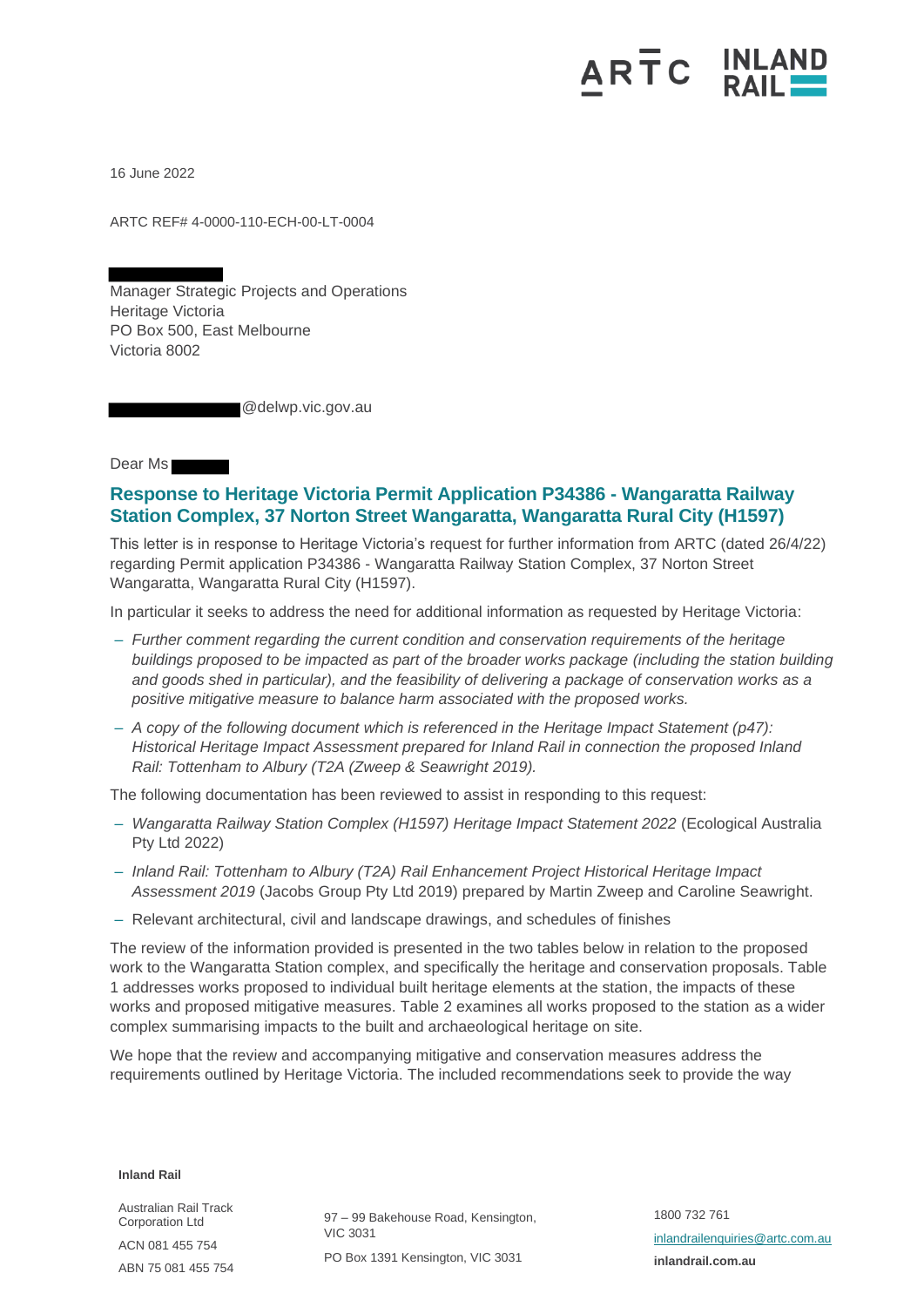

forward for heritage sensitive design within the development of Wangaratta Station, while ensuring that its heritage significance is maintained through carefully considered conservation works.

Yours sincerely

20 Window

Wayne Window **NSW & Vic Environment Manager**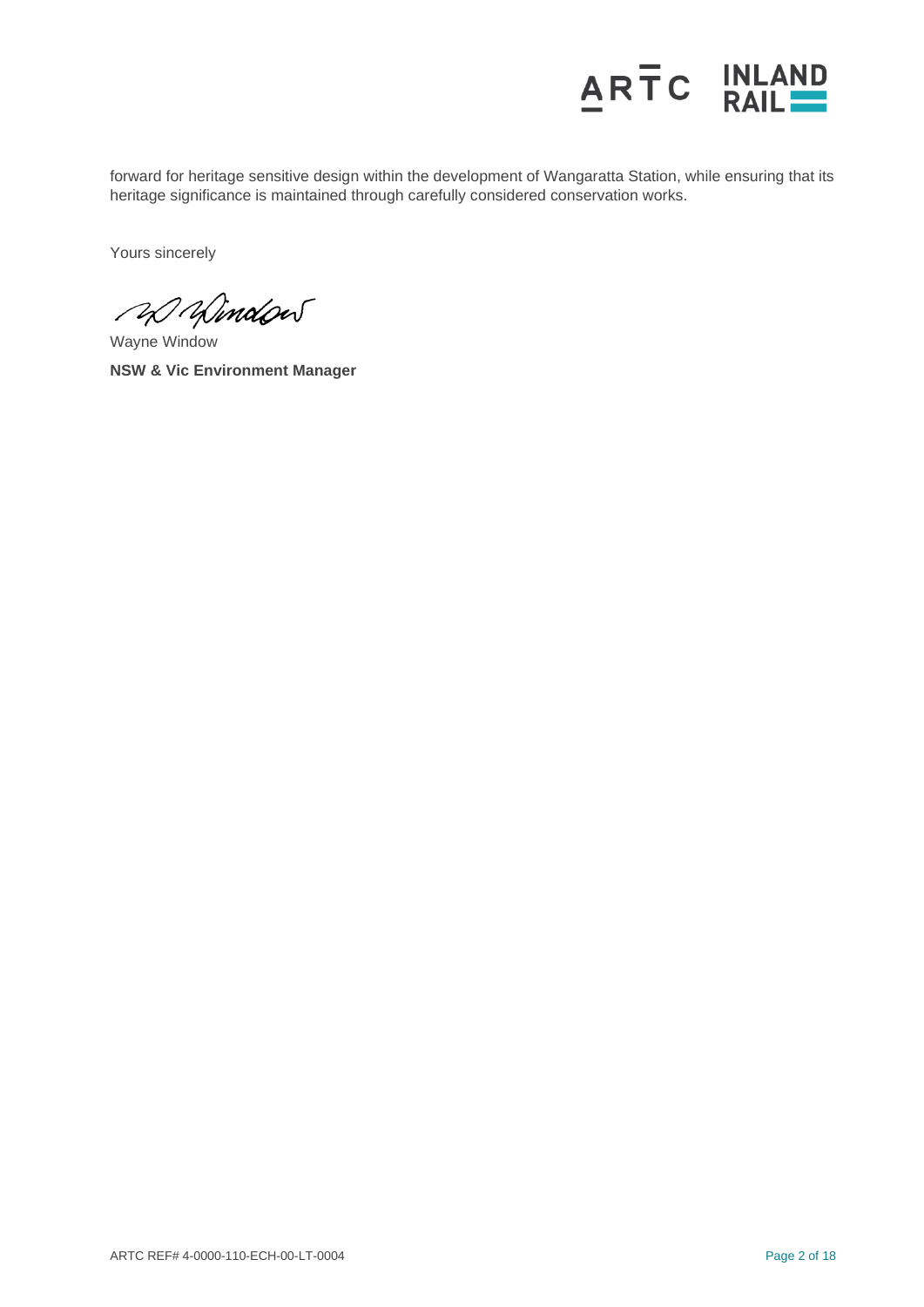

## **Table 1: Built Heritage at Wangaratta Station Complex**

| <b>Heritage Asset</b>                                        | <b>Condition (HIS 2022)</b> | <b>Impacts of Proposed Works</b>                                                                                                                                                                                                                                                                                                                                                                                                                                                                                                                                                                                                                                                                                                                                                               | <b>Mitigation/Conservation Works</b>                                                                                                                                                                                                                                                                                                                                                                                                                                                                                                                                                                                                                                                                                                                                                                                                                                                                                                                                                                                                                                                                                                                          |
|--------------------------------------------------------------|-----------------------------|------------------------------------------------------------------------------------------------------------------------------------------------------------------------------------------------------------------------------------------------------------------------------------------------------------------------------------------------------------------------------------------------------------------------------------------------------------------------------------------------------------------------------------------------------------------------------------------------------------------------------------------------------------------------------------------------------------------------------------------------------------------------------------------------|---------------------------------------------------------------------------------------------------------------------------------------------------------------------------------------------------------------------------------------------------------------------------------------------------------------------------------------------------------------------------------------------------------------------------------------------------------------------------------------------------------------------------------------------------------------------------------------------------------------------------------------------------------------------------------------------------------------------------------------------------------------------------------------------------------------------------------------------------------------------------------------------------------------------------------------------------------------------------------------------------------------------------------------------------------------------------------------------------------------------------------------------------------------|
| Wangaratta<br>Railway<br>Complex - All<br>Assets             | N/A                         | N/A                                                                                                                                                                                                                                                                                                                                                                                                                                                                                                                                                                                                                                                                                                                                                                                            | Pre-start induction and training of onsite contractors and<br>tradesperson to heritage values of buildings and structures in the<br>station complex.<br>Vibration monitoring will be undertaken in accordance with the<br>construction noise and vibration management plan. The construction<br>noise and vibration management plan will include measures that<br>address the risk to structures from vibration.<br>An Archaeological Management Plan will be developed to manage<br>impacts to potential archaeological deposits.<br>Where required, a surrounding hoarding with textile that captures<br>dust and/or water trucks will be utilised for dust suppression as part<br>of earth works to mitigate dust impacting heritage structures. Dust<br>suppressant may be used where nuisance dust is of particular<br>concern.<br>Design of canopies will consider massing, form and materials used<br>$\bullet$<br>to ensure that views to heritage buildings and associated elements<br>such as the Water Tower minimise obstruction.<br>Fencing design (type, materials, colour) will consider existing<br>contemporary fencing used in the station. |
| <b>Station Building</b><br>& Main Platform<br>(B1)<br>c.1874 | Good                        | Proposed works include an internal fit out in terms<br>of upgrading the communications systems in the<br>building; internal floor, wall and ceiling treatments,<br>new doors and locks / alarms and HVAC, blocking<br>the existing internal door and removal of the<br>mantlepiece. Proposed impacts have not been<br>finalised.<br>Conduit entry points are proposed into the building,<br>whether these are subsurface or above-ground is<br>yet to be determined.<br>The construction of the pedestrian underpass, lift<br>$\bullet$<br>shaft and new canopies to the south of the existing<br>platform and station building are works that will not<br>impact the station building directly, but views to and<br>from the station building and platform may be<br>impacted by these works. | Heritage sensitive design solutions and alternatives will be<br>$\bullet$<br>considered in terms of the proposed works including conserving<br>extant fabric.<br>Design of the pedestrian underpass, notably the lift shaft and<br>$\bullet$<br>canopies will consider massing, form and materials used so that<br>views to the station buildings and main platform are not obstructed<br>but are maintained.<br>A review of the final detailed design will determine if additional<br>$\bullet$<br>heritage impact assessment inspections are warranted.                                                                                                                                                                                                                                                                                                                                                                                                                                                                                                                                                                                                     |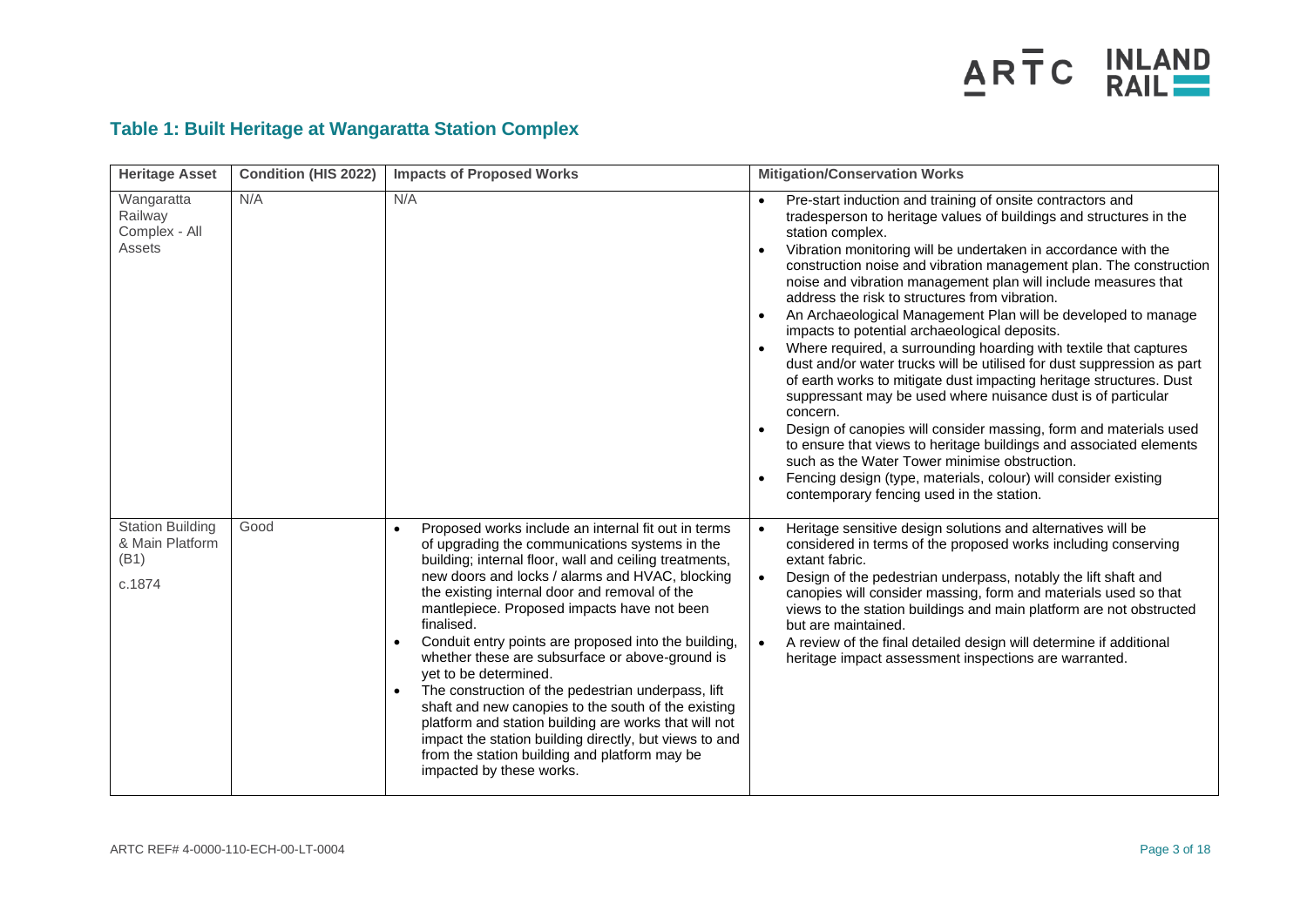

| <b>Heritage Asset</b>                | <b>Condition (HIS 2022)</b>                                                            | <b>Impacts of Proposed Works</b>                                                                                                                                                                                                                                                                                                                                                                                                                                                                                                                                                                                                    | <b>Mitigation/Conservation Works</b>                                                                                                                                                                                                                                                                                                                                                                                                                                                                                                                                                                                                                                                                                                                                                                                                                              |
|--------------------------------------|----------------------------------------------------------------------------------------|-------------------------------------------------------------------------------------------------------------------------------------------------------------------------------------------------------------------------------------------------------------------------------------------------------------------------------------------------------------------------------------------------------------------------------------------------------------------------------------------------------------------------------------------------------------------------------------------------------------------------------------|-------------------------------------------------------------------------------------------------------------------------------------------------------------------------------------------------------------------------------------------------------------------------------------------------------------------------------------------------------------------------------------------------------------------------------------------------------------------------------------------------------------------------------------------------------------------------------------------------------------------------------------------------------------------------------------------------------------------------------------------------------------------------------------------------------------------------------------------------------------------|
| Signal Box (B2)<br>c.1887            | Good                                                                                   | No works are proposed to the Signal Box.<br>$\bullet$<br>Views to and from the Signal Box may be impacted<br>$\bullet$<br>by the construction of the pedestrian underpass, lift<br>shaft and new canopies to the south of the Signal<br>Box.                                                                                                                                                                                                                                                                                                                                                                                        | No mitigation or conservation works are proposed.                                                                                                                                                                                                                                                                                                                                                                                                                                                                                                                                                                                                                                                                                                                                                                                                                 |
| Goods Shed<br>(B3)<br>c.1875         | Structure has been<br>modified with some<br>elements/fabric<br>removed or replaced.    | No works are proposed to the Goods Shed but<br>works are proposed in its vicinity including:<br>construction of a new rail alignment,<br>$\circ$<br>construction of a new western platform to<br>$\circ$<br>the east of the goods shed<br>construction of a carpark and vehicle<br>$\circ$<br>drop-off facility kiss-and-ride west and<br>south of the goods shed.<br>The construction of the pedestrian underpass, lift<br>$\bullet$<br>shaft and new canopies to the south of the Goods<br>Shed are works that will not impact the structure<br>directly, but views to and from the Goods Shed<br>may be affected by these works. | The proposed new infrastructure has been clustered around the<br>$\bullet$<br>underpass alignment -creating a visual and physical separation<br>between new and heritage infrastructure where possible.<br>Design of the pedestrian underpass, notably the lift shaft and<br>$\bullet$<br>canopies will consider massing, form and materials used so that<br>views to the Goods Shed are not obstructed but are maintained.<br>The design of new infrastructure has been designed to appear<br>$\bullet$<br>distinctively new/ different in form and colour - to further enhance<br>the heritage elements.<br>The interface between the new western platform and the Goods<br>$\bullet$<br>Shed has an open 1.8m palisade fence and the canopies have been<br>pulled back from disrupting the elevation of the goods shed from the<br>existing heritage platform. |
| <b>Crane Base</b><br>(B4)<br>c.1930  | Good                                                                                   | While the construction of the western platform is in<br>$\bullet$<br>proximity to the crane base it will have no impact<br>on the heritage structure.                                                                                                                                                                                                                                                                                                                                                                                                                                                                               | No mitigation or conservation works are proposed.<br>$\bullet$                                                                                                                                                                                                                                                                                                                                                                                                                                                                                                                                                                                                                                                                                                                                                                                                    |
| <b>Water Tower</b><br>(B5)<br>c.1870 | Good                                                                                   | While the construction of the western platform is in<br>proximity to the water tower it will have no impact<br>on the heritage structure.                                                                                                                                                                                                                                                                                                                                                                                                                                                                                           | No mitigation or conservation works are proposed.<br>$\bullet$                                                                                                                                                                                                                                                                                                                                                                                                                                                                                                                                                                                                                                                                                                                                                                                                    |
| Crane Base<br>(B6)<br>c.1870         | The feature is<br>inoperable with<br>associated<br>components (water<br>tank) removed. | No works are proposed to the Crane Base.<br>$\bullet$                                                                                                                                                                                                                                                                                                                                                                                                                                                                                                                                                                               | No mitigation or conservation works are proposed.<br>$\bullet$                                                                                                                                                                                                                                                                                                                                                                                                                                                                                                                                                                                                                                                                                                                                                                                                    |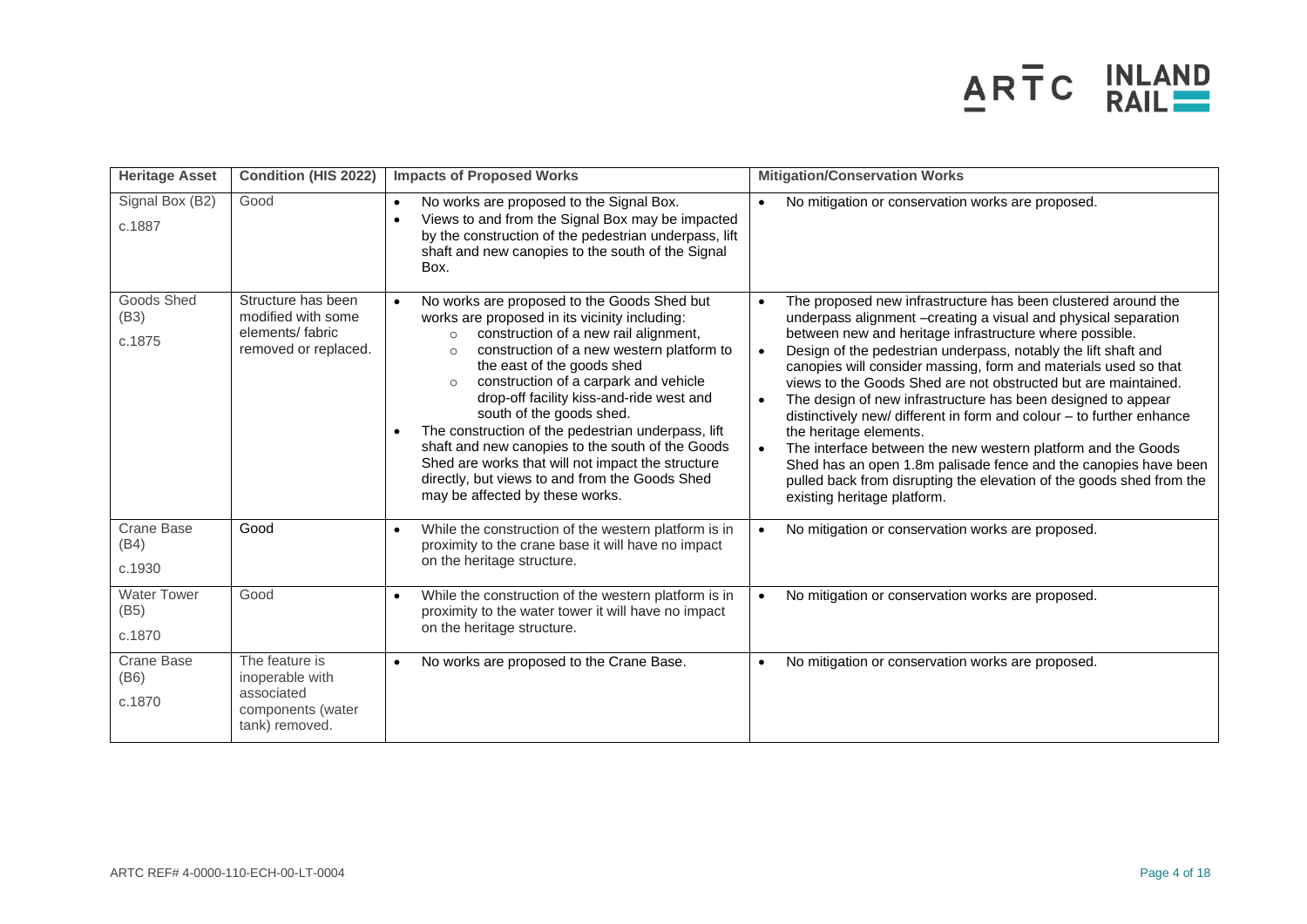

| <b>Heritage Asset</b>                             | <b>Condition (HIS 2022)</b>                                                                                         | <b>Impacts of Proposed Works</b>                                                                                                                                                                                                                                                                                                                                                                                                                                                      | <b>Mitigation/Conservation Works</b>                                                                                                                                                                                                                                                                                                                                                                                                                                                                                                                                                                                                                                                                                                                                                                                                                                                                                                                                                                                                                                                                                                                                                                                                                                                                                                                                                                                                                                                                                                                         |
|---------------------------------------------------|---------------------------------------------------------------------------------------------------------------------|---------------------------------------------------------------------------------------------------------------------------------------------------------------------------------------------------------------------------------------------------------------------------------------------------------------------------------------------------------------------------------------------------------------------------------------------------------------------------------------|--------------------------------------------------------------------------------------------------------------------------------------------------------------------------------------------------------------------------------------------------------------------------------------------------------------------------------------------------------------------------------------------------------------------------------------------------------------------------------------------------------------------------------------------------------------------------------------------------------------------------------------------------------------------------------------------------------------------------------------------------------------------------------------------------------------------------------------------------------------------------------------------------------------------------------------------------------------------------------------------------------------------------------------------------------------------------------------------------------------------------------------------------------------------------------------------------------------------------------------------------------------------------------------------------------------------------------------------------------------------------------------------------------------------------------------------------------------------------------------------------------------------------------------------------------------|
| <b>Cusack Street</b><br>Footbridge (B7)<br>c.1880 | Metal parts of bridge<br>are in fair condition<br>except for some rust.<br>Timber framing of<br>ramps has some rot. | The Cusack Street footbridge will be removed.<br>$\bullet$<br>Removal of the footbridge will impact the<br>$\bullet$<br>significance of the place through the loss of the<br>feature and fabric.<br>There will be loss of views to and from the<br>$\bullet$<br>footbridge and the station buildings, platforms.<br>The removal of the footbridge will remove a visual<br>boundary for the station as the footbridge formed a<br>visual enclosure to the southern end of the station. | Demolition plans are required to be produced in line with further<br>dilapidation reports and investigations.<br>Prior to removal of the footbridge, a detailed archival recording<br>$\bullet$<br>through photography and measured drawings will be undertaken.<br>This will be prepared in accordance with Heritage Victoria's<br>Technical Note Specification for the submission of Archival<br>Photographic Records.<br>Careful dismantling, removal, storage, re-erection and conservation<br>$\bullet$<br>in a suitable location and compatible use:<br>Art installation<br>$\circ$<br>Screen/pergola<br>$\circ$<br>Partial reconstruction<br>$\Omega$<br>The methodology will be prepared by a heritage consultant and all<br>works pertaining to the removal and storage of the footbridge and its<br>elements will be monitored and supervised by a qualified heritage<br>consultant. The bridge will be dismantled as far as practicable in<br>intact segments to allow safe and efficient removal from the railway<br>danger zone.<br>Removal of the footbridge will be informed by a detailed removal<br>methodology, with specific measures that relate to conservation of<br>iron and steel footbridges. This will include the dismantling and<br>storage of the footbridge and its different elements. Gas cutting may<br>be utilised to remove bridge segments. A crane will remove the<br>super structure beams, cross bracing, decking, railings etc. in<br>segmented lifts to take to a safe area for further dismantling as<br>required. |
| <b>Former Rail</b><br>Yard (B8)<br>c.1870s        | Remaining<br>components in poor<br>condition.                                                                       | The construction of the new west track and western<br>$\bullet$<br>platform will result in the removal of the BG rail<br>gauge in Former Rail Yard.<br>The construction of the pedestrian underpass and<br>$\bullet$<br>lifts will also impact areas of archaeological<br>potential within the former rail yard to the west of<br>the rail alignment.                                                                                                                                 | Adaptive re-use considered for removed track elements as part of a<br>heritage interpretation plan for the site.                                                                                                                                                                                                                                                                                                                                                                                                                                                                                                                                                                                                                                                                                                                                                                                                                                                                                                                                                                                                                                                                                                                                                                                                                                                                                                                                                                                                                                             |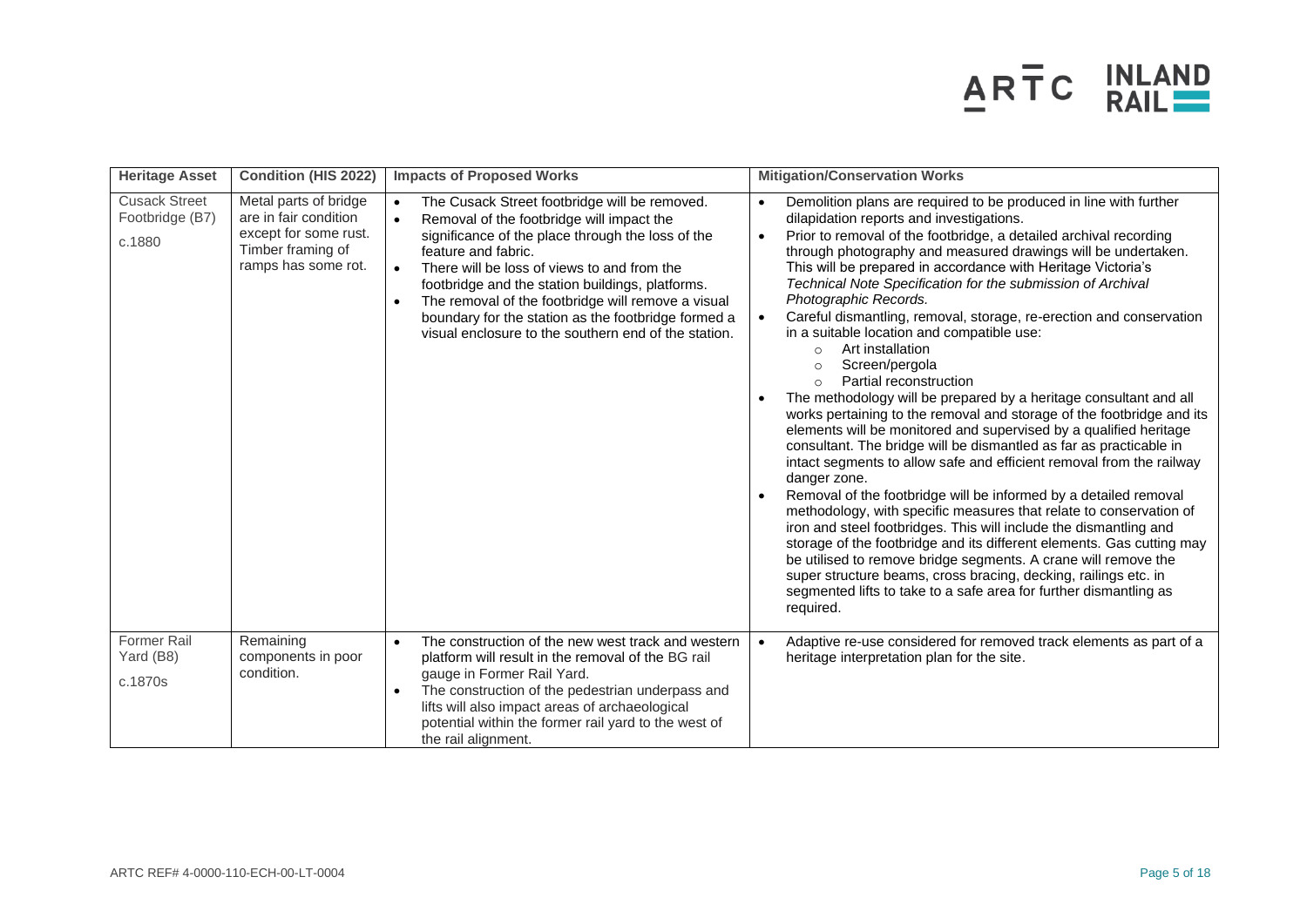

| <b>Heritage Asset</b>                                     | <b>Condition (HIS 2022)</b> | <b>Impacts of Proposed Works</b>                                                                                                                                                                                                                                                                                                                                                                                                                        | <b>Mitigation/Conservation Works</b>                                                                                                                                                                                                                                                                                                                                                                                                      |
|-----------------------------------------------------------|-----------------------------|---------------------------------------------------------------------------------------------------------------------------------------------------------------------------------------------------------------------------------------------------------------------------------------------------------------------------------------------------------------------------------------------------------------------------------------------------------|-------------------------------------------------------------------------------------------------------------------------------------------------------------------------------------------------------------------------------------------------------------------------------------------------------------------------------------------------------------------------------------------------------------------------------------------|
| Eastern Track.<br>Platform & Dive<br>(B9)<br>c.1950-1960s | Good                        | The works proposed include the removal of tracks,<br>the removal of some ground fencing, retention of<br>retaining walls, the removal of the platform, infilling<br>of the cutting, turfing and some planting of the level<br>ground.<br>These works will have a positive heritage impact to<br>removing intrusive elements in the setting of the<br>station, both the aesthetics and returning the<br>historical relationship to the eastern approach. | Footprint of the dive structure will consider some areas of native<br>grassland (native grasses in a diverse matrix to enhance<br>biodiversity).<br>The colour and uniformity of the native grassland provides a neutral<br>foreground for the heritage station behind.<br>The entry to the station is being widened and re-formed across the<br>dive structure to tie into the recently completed streetscape works<br>on Norton Street. |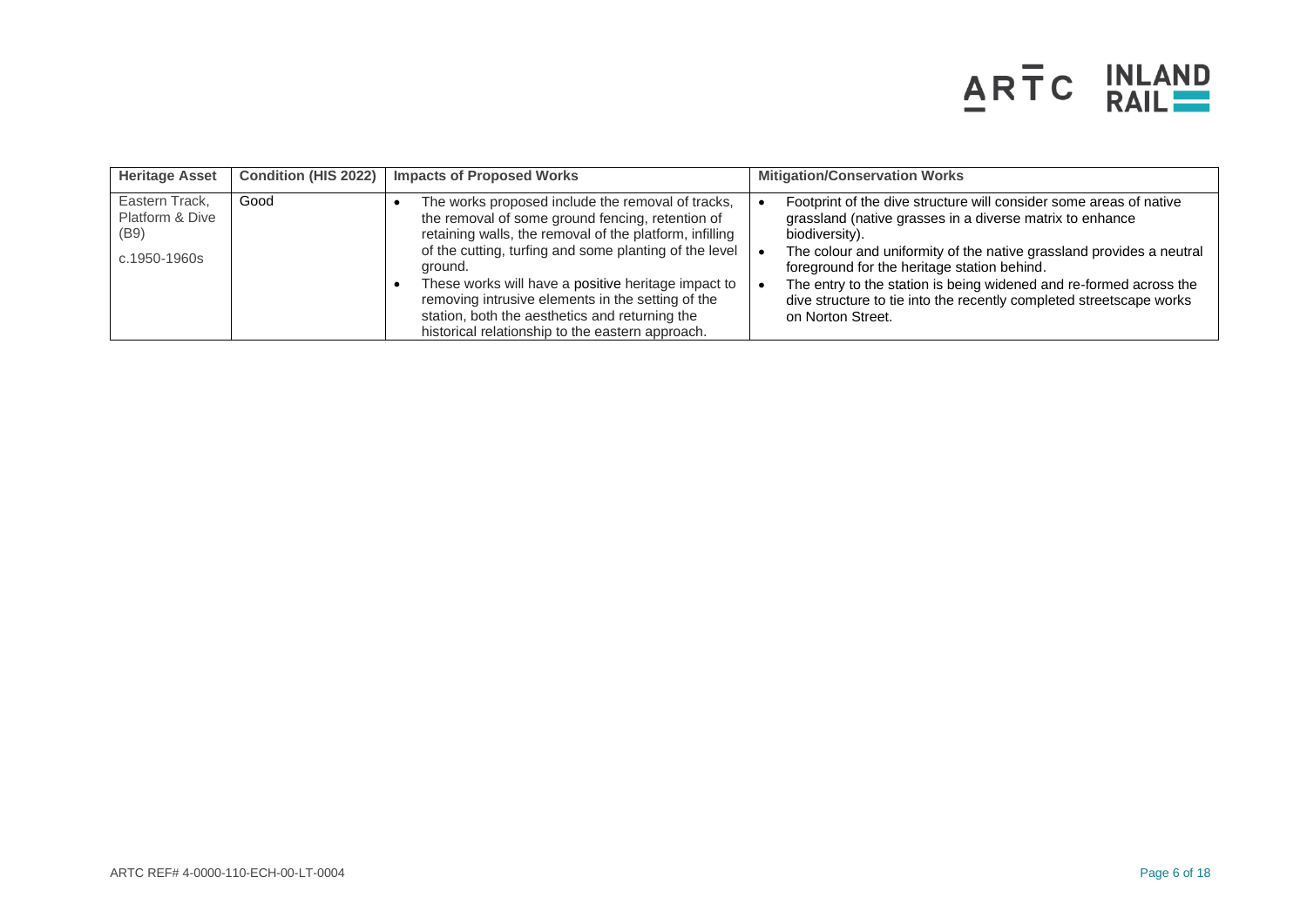

## **Table 2: Works proposed impacts to Built and Archaeological Heritage at Wangaratta Station Complex**

| <b>Proposed</b><br><b>Works</b>                                         | <b>Activity</b>                                                                                                                                                                                                                                                                                                                                                                                                                                                                                                                                                                                                                                     | <b>Identified Heritage Impacts</b>                                                                                                                                                                                                                                                                                                                                                                                                                    | <b>Mitigations/Conservation Works</b>                                                                                                                                                                                                                                                                                                                                                                                                                                                                                                                                                                                                                                                                                                                                                                                                     |
|-------------------------------------------------------------------------|-----------------------------------------------------------------------------------------------------------------------------------------------------------------------------------------------------------------------------------------------------------------------------------------------------------------------------------------------------------------------------------------------------------------------------------------------------------------------------------------------------------------------------------------------------------------------------------------------------------------------------------------------------|-------------------------------------------------------------------------------------------------------------------------------------------------------------------------------------------------------------------------------------------------------------------------------------------------------------------------------------------------------------------------------------------------------------------------------------------------------|-------------------------------------------------------------------------------------------------------------------------------------------------------------------------------------------------------------------------------------------------------------------------------------------------------------------------------------------------------------------------------------------------------------------------------------------------------------------------------------------------------------------------------------------------------------------------------------------------------------------------------------------------------------------------------------------------------------------------------------------------------------------------------------------------------------------------------------------|
| Site Establishment                                                      | Installation of site fencing and temporary<br>$\bullet$<br>signage demarcating restricted access,<br>temporary vehicle traffic, and no-go<br>zones.<br>Diversion around site entry/exit points (if<br>required).<br>Installation of erosion and sediment<br>$\bullet$<br>controls.<br>Establish site access locations,<br>$\bullet$<br>compound and stockpile sites.<br>Vegetation clearing or grubbing.<br>$\bullet$                                                                                                                                                                                                                               | <b>Neutral</b><br>No proposed impact to existing<br>significant architectural elements.<br>No proposed impacts to identified<br>potential archaeological sensitivity.<br><b>Positive</b><br>N/A<br><b>Negative</b><br>N/A                                                                                                                                                                                                                             | Site establishment works are temporary and will<br>$\bullet$<br>result in no lasting impacts to heritage significance or<br>appreciation of the heritage precinct.<br>Induction, pre-start with focus on heritage values and<br>$\bullet$<br>sites.<br>Installation of no-go zone (NGZ) flagging under<br>$\bullet$<br>supervision.                                                                                                                                                                                                                                                                                                                                                                                                                                                                                                       |
| Track<br>decommission of<br>the east track and<br>infilling of the Dive | The east track within the Dive is to be<br>$\bullet$<br>removed.<br>Decommissioning of the platform<br>$\bullet$<br>adjacent to the east track.<br>The Dive is to be backfilled and finished<br>$\bullet$<br>with lawn/ turf to allow this space to be<br>integrated with any future development of<br>the station forecourt.<br>Sections of existing fencing along both<br>$\bullet$<br>sides would be removed in the area in<br>front of the existing Station building to<br>facilitate pedestrian movement across<br>areas between the station building and<br>Norton St whilst mitigating conflicts with<br>pedestrians and vehicles elsewhere. | <b>Neutral</b><br>No proposed impact to existing<br>significant architectural elements.<br>No proposed impacts to identified<br>potential archaeological sensitivity.<br><b>Positive</b><br>Removal of intrusive 20 <sup>th</sup> century<br>$\bullet$<br>elements to significance of station.<br>Improvement of public interpretation<br>$\bullet$<br>opportunities of the railway station<br>building from Norton Street.<br><b>Negative</b><br>N/A | Footprint of the dive structure will consider some<br>$\bullet$<br>areas of native grassland (native grasses in a diverse<br>matrix to enhance biodiversity).<br>The neutral colour of the and uniformity of the native<br>$\bullet$<br>grassland provides a neutral foreground for the<br>heritage station behind.<br>Lawn/ turf is not favoured by stakeholders due to<br>$\bullet$<br>maintenance (no irrigation).<br>Movement across the dive structure outside the<br>$\bullet$<br>station entrance zone is not being promoted due to<br>vehicle and pedestrian conflicts and the change in<br>level between the existing retaining wall capping.<br>The entry to the station is being widened and re-<br>$\bullet$<br>formed across the dive structure to tie into the<br>recently completed streetscape works on Norton<br>Street. |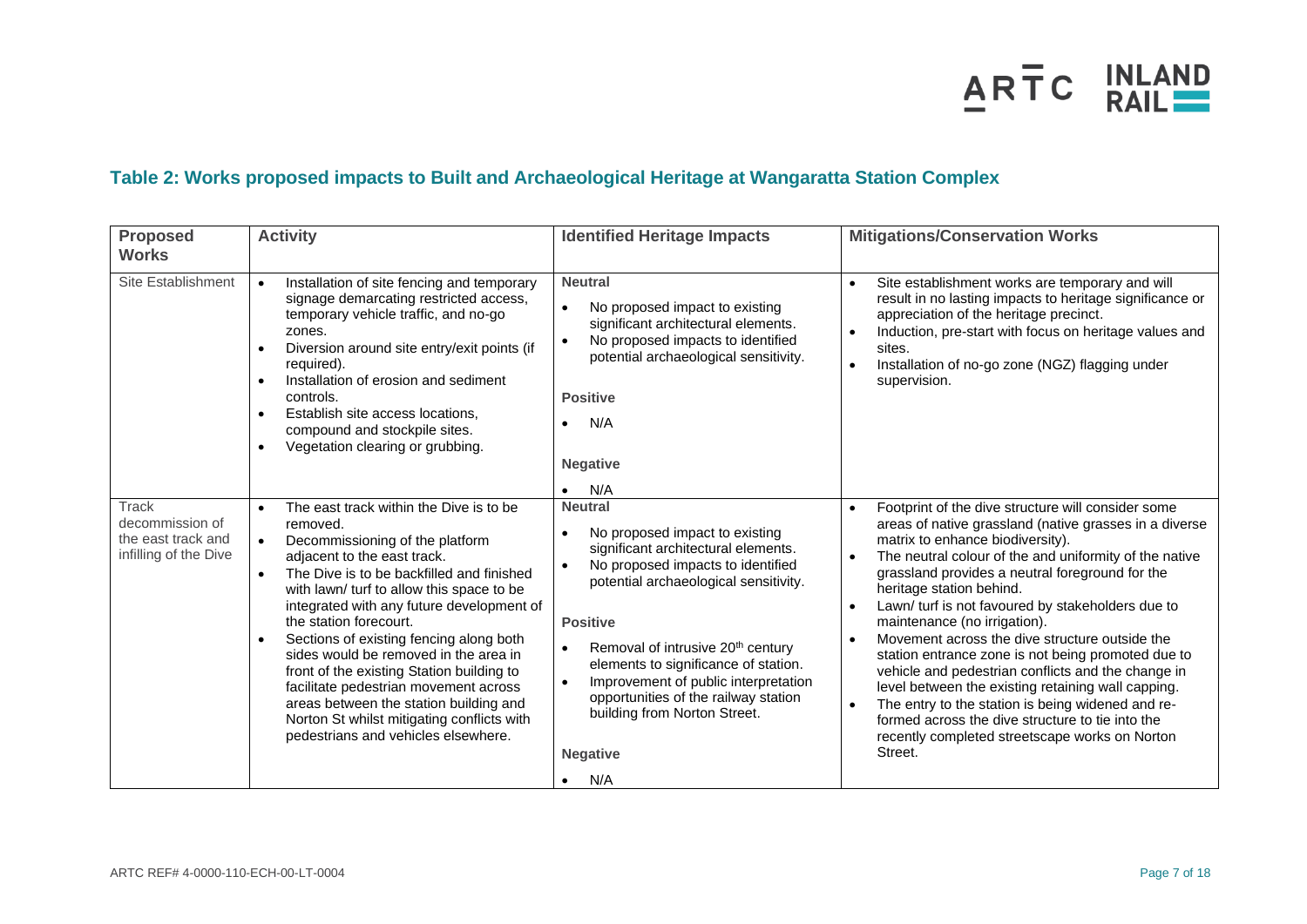

| <b>Proposed</b><br><b>Works</b>   | <b>Activity</b>                                                                                                                                                                                                                                                                                                                        | <b>Identified Heritage Impacts</b>                                                                                                                                                                                                                                                                 | <b>Mitigations/Conservation Works</b>                                                                                                                                                                                                                                                                                                                                                                                                                                                                                                                                                                                                                                                         |
|-----------------------------------|----------------------------------------------------------------------------------------------------------------------------------------------------------------------------------------------------------------------------------------------------------------------------------------------------------------------------------------|----------------------------------------------------------------------------------------------------------------------------------------------------------------------------------------------------------------------------------------------------------------------------------------------------|-----------------------------------------------------------------------------------------------------------------------------------------------------------------------------------------------------------------------------------------------------------------------------------------------------------------------------------------------------------------------------------------------------------------------------------------------------------------------------------------------------------------------------------------------------------------------------------------------------------------------------------------------------------------------------------------------|
| Construction of<br>new west track | Construction of a new standard-gauge<br>track alignment will occur to the west of<br>the current west track to the east of the<br>goods shed.<br>Works will comprise rail construction<br>works along the specific alignment of new<br>standard-gauge west track, including<br>surface preparation and the introduction<br>of ballast. | <b>Neutral</b><br>No proposed impacts to identified<br>٠<br>potential archaeological sensitivity.<br><b>Positive</b><br>Reinstatement of earlier rail alignment.<br><b>Negative</b><br>Potential removal of remnant rail<br>elements that may still be present in<br>currently decommission track. | Pre-start induction and training of onsite contractors<br>and tradesperson to heritage values of buildings and<br>structures in the station complex.<br>An Archaeological Management Plan will be<br>developed to manage impacts to potential<br>archaeological deposits.<br>Through the immediate station precinct on the track<br>adjacent to the new platform only, the principal<br>impacts are the removal of the existing ground to the<br>depth of 600mm and constructing new track<br>formation.<br>By minimising the depth of the structure at Green<br>Street bridge (a through girder bridge) the volume of<br>soil to be removed/ landscape disturbance has also<br>been reduced. |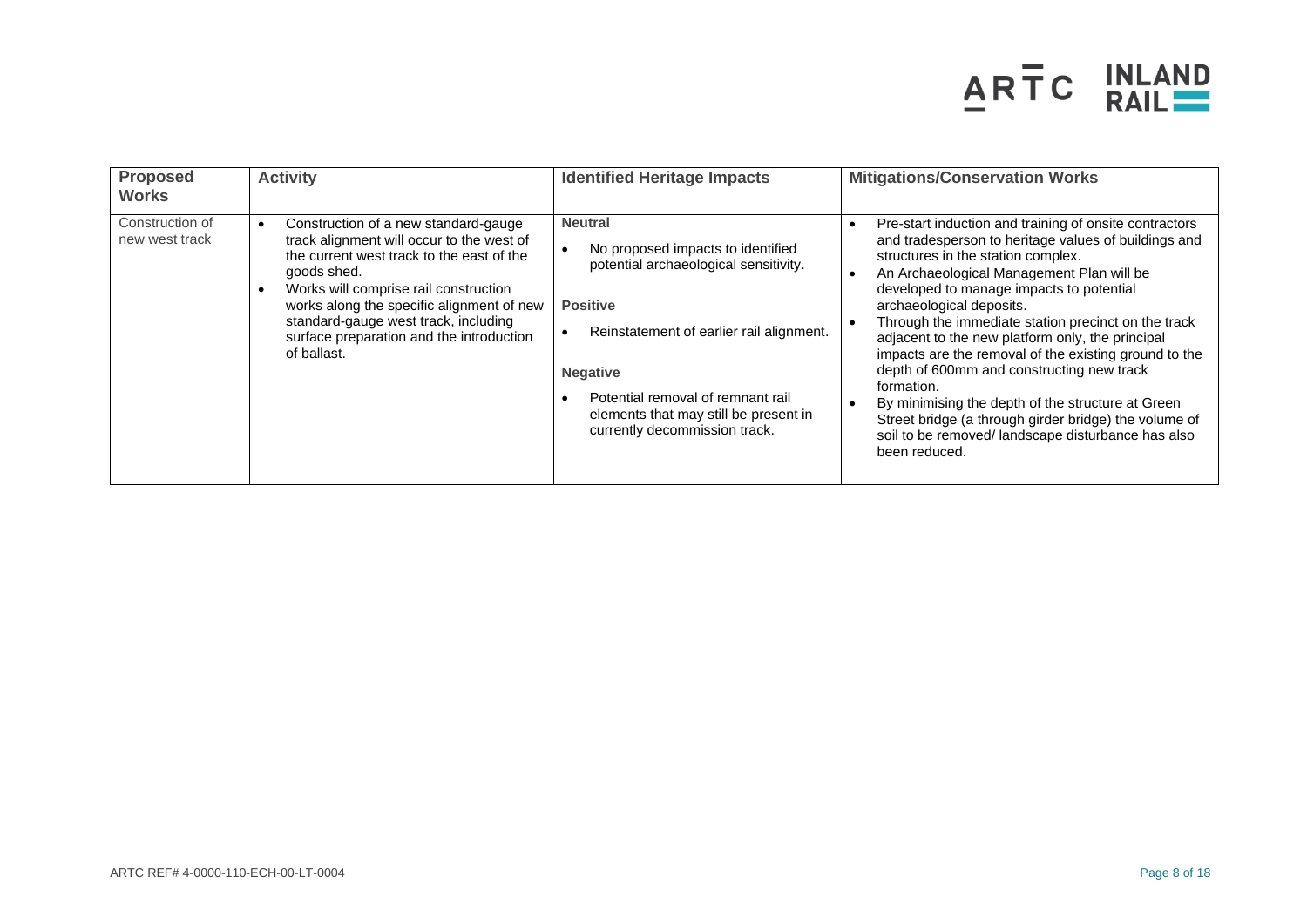

| <b>Proposed</b><br><b>Works</b>            | <b>Activity</b>                                                                                                                                                                                                                                                                                                                                                                                                                                                                                                                                                                                                                                                                                                                                                                                                                                                                                                                                                                                                                                                                                          | <b>Identified Heritage Impacts</b>                                                                                                                                                                                                                                                                                                                                                                                                                                                                                                                                                                                                                            | <b>Mitigations/Conservation Works</b>                                                                                                                                                                                                                                                                                                                                                                                                                                                                                                                                                                                                                                                                                                                                                                                                                                                                                                                                                                                                                                                                                                                                                                                                                                                                                                 |
|--------------------------------------------|----------------------------------------------------------------------------------------------------------------------------------------------------------------------------------------------------------------------------------------------------------------------------------------------------------------------------------------------------------------------------------------------------------------------------------------------------------------------------------------------------------------------------------------------------------------------------------------------------------------------------------------------------------------------------------------------------------------------------------------------------------------------------------------------------------------------------------------------------------------------------------------------------------------------------------------------------------------------------------------------------------------------------------------------------------------------------------------------------------|---------------------------------------------------------------------------------------------------------------------------------------------------------------------------------------------------------------------------------------------------------------------------------------------------------------------------------------------------------------------------------------------------------------------------------------------------------------------------------------------------------------------------------------------------------------------------------------------------------------------------------------------------------------|---------------------------------------------------------------------------------------------------------------------------------------------------------------------------------------------------------------------------------------------------------------------------------------------------------------------------------------------------------------------------------------------------------------------------------------------------------------------------------------------------------------------------------------------------------------------------------------------------------------------------------------------------------------------------------------------------------------------------------------------------------------------------------------------------------------------------------------------------------------------------------------------------------------------------------------------------------------------------------------------------------------------------------------------------------------------------------------------------------------------------------------------------------------------------------------------------------------------------------------------------------------------------------------------------------------------------------------|
| Construction of<br><b>Western Platform</b> | A new single-faced platform is proposed<br>$\bullet$<br>along the new west track.<br>The new platform will be constructed<br>$\bullet$<br>along the western side of the rail corridor<br>and measure a minimum of 180m long<br>and have a minimum height of 1200mm<br>from the top of the rail track to conform<br>with engineering design requirements.<br>The northern end of the platform is<br>$\bullet$<br>proposed to be 5m wide and include a<br>retaining wall along the rail track.<br>The southern end of the platform will be<br>$\bullet$<br>nominally 3.5m wide where it passes over<br>the underpass and will be a suspended<br>structure.<br>The exact position of the platform will be<br>determined in detailed design.<br>The proposed platform surface is asphalt<br>$\bullet$<br>and will include compliant access<br>markings. The platform will include<br>drainage points located at the rear of the<br>platform.<br>The platform will include seating, fencing<br>$\bullet$<br>and canopies in accordance with the<br>Railway Station Design Standard and<br>Guidelines (RSDSG). | <b>Neutral</b><br>N/A<br><b>Positive</b><br>Improvement of public interpretation<br>opportunities of the railway precinct<br>from new western platform.<br><b>Negative</b><br>Removal of remnant BG rail elements<br>Crane Base and Water Tower will be<br>retained and situated adjacent to or in<br>proximity to the proposed.<br>Impacts to identified potential<br>archaeological sensitivity.<br>Impact to aesthetics of the heritage<br>precinct through the introduction of a<br>modern platform structure to the<br>western portion of the complex that is<br>not in keeping with the historic<br>architectural aesthetics of the station<br>complex. | Pre-start induction and training of onsite contractors<br>$\bullet$<br>and tradesperson to heritage values of buildings and<br>structures in the station complex.<br>An Archaeological Management Plan will be<br>developed to manage impacts to potential<br>archaeological deposits.<br>The proposed new infrastructure has been clustered<br>around the underpass alignment -creating a visual<br>and physical separation between new and heritage<br>infrastructure where possible.<br>The design of new infrastructure has been designed<br>to appear distinctively new/different in form and<br>colour - to contrast with and further amplify the<br>heritage elements.<br>Heritage elements have been surrounded by<br>landscape features of appropriate scale to protect<br>important views and ensure future opportunities for<br>activation are not precluded.<br>The interface between the new western platform and<br>$\bullet$<br>the Goods Shed has an open 1.8m palisade fence<br>and the canopies have been pulled back from<br>disrupting the elevation of the goods shed from the<br>existing heritage platform.<br>Design of canopies will consider massing, form and<br>materials used so as to ensure that views to heritage<br>buildings and associated elements such as the Water<br>Tower are not obstructed. |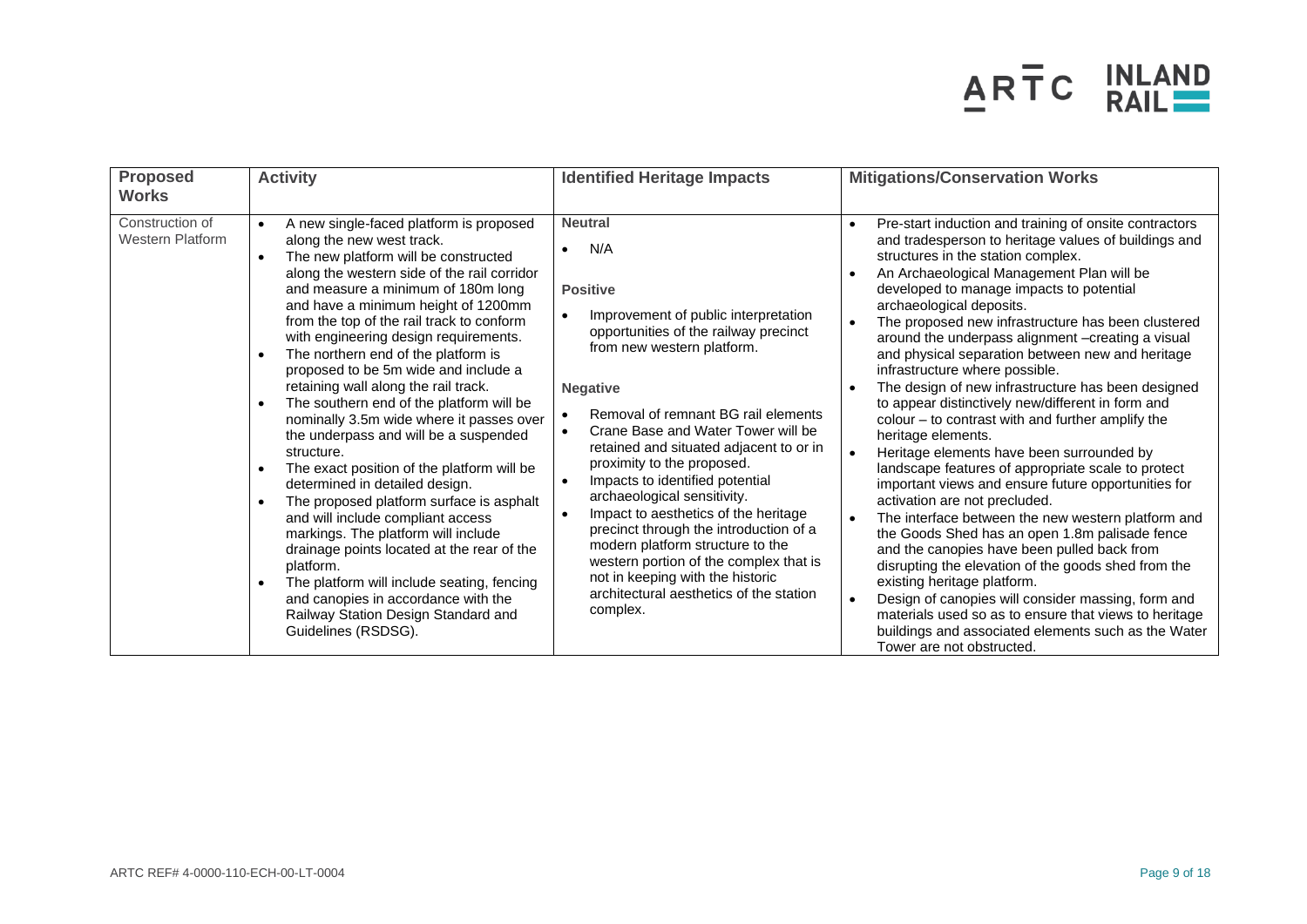

| <b>Proposed</b><br><b>Works</b>    | <b>Activity</b>                                                                                                                                                                                                                                                                                                                                                                                                                                                                                         | <b>Identified Heritage Impacts</b>                                                                                                                      | <b>Mitigations/Conservation Works</b>                                                                                                                                    |
|------------------------------------|---------------------------------------------------------------------------------------------------------------------------------------------------------------------------------------------------------------------------------------------------------------------------------------------------------------------------------------------------------------------------------------------------------------------------------------------------------------------------------------------------------|---------------------------------------------------------------------------------------------------------------------------------------------------------|--------------------------------------------------------------------------------------------------------------------------------------------------------------------------|
| <b>Western Platform</b><br>Fencing | 1800mm high except at the end of<br>platforms where they shall be 1200mm<br>high so that a train driver's view of the<br>platform and any signals is not obscured.<br>Shall be of a consistent style across the<br>station and shall extend a minimum of<br>30m past the ends of the platform.<br>Proposed galvanised steel tubing and<br>posts in line with AS 1725.1 and AS<br>2423.<br>Shall be dark in colour - preferably black.<br>Should be integrated with the overall<br>station architecture. | <b>Neutral</b><br>N/A<br><b>Positive</b><br>New fencing will introduce consistency<br>in style of fencing across the station.<br><b>Negative</b><br>N/A | Design of fencing in terms of kind of fencing<br>proposed, materials, and colour scheme will consider<br>and match existing contemporary fencing used in the<br>station. |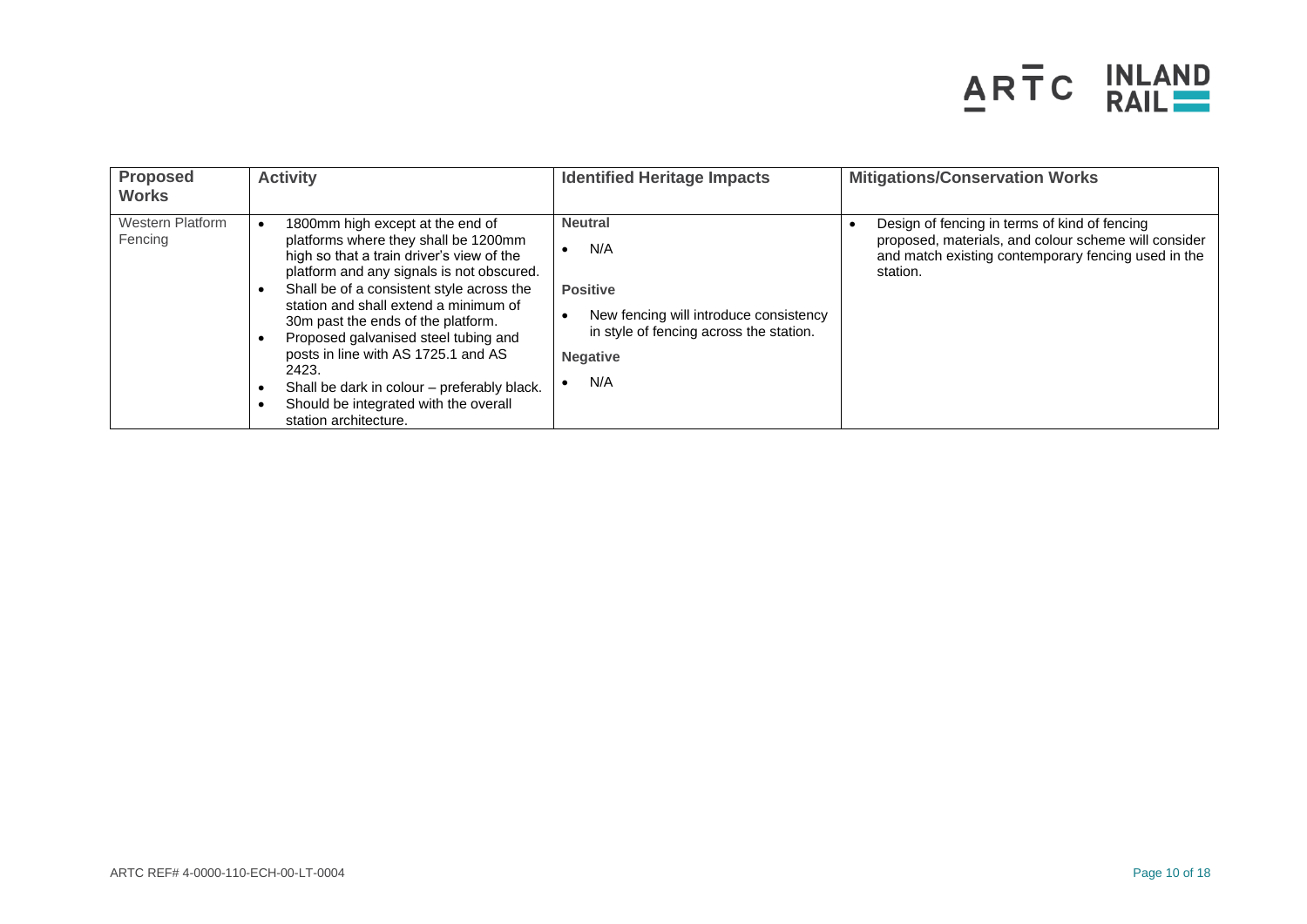

| <b>Proposed</b><br><b>Works</b> | <b>Activity</b>                                                                                                                                                                                                                                                                                                                                                                                                                                                                                                                                                                                                                                                                                                                                                                                                                                                                                                       | <b>Identified Heritage Impacts</b>                                                                                                                                                                                                                                                                                                                                                                                                                                                    | <b>Mitigations/Conservation Works</b>                                                                                                                                                                                                                                     |
|---------------------------------|-----------------------------------------------------------------------------------------------------------------------------------------------------------------------------------------------------------------------------------------------------------------------------------------------------------------------------------------------------------------------------------------------------------------------------------------------------------------------------------------------------------------------------------------------------------------------------------------------------------------------------------------------------------------------------------------------------------------------------------------------------------------------------------------------------------------------------------------------------------------------------------------------------------------------|---------------------------------------------------------------------------------------------------------------------------------------------------------------------------------------------------------------------------------------------------------------------------------------------------------------------------------------------------------------------------------------------------------------------------------------------------------------------------------------|---------------------------------------------------------------------------------------------------------------------------------------------------------------------------------------------------------------------------------------------------------------------------|
| Canopies                        | Canopies are to cover the new platform<br>$\bullet$<br>entry and 30% of the workable platform<br>length (equating to 54m at Wangaratta<br>railway station).<br>Eastern platform lift canopy - 5m<br>$\circ$<br>$x$ 5m.<br>Western Platform - 50m x 3.5m.<br>$\circ$<br>Underside will be a minimum<br>$\Omega$<br>2600mm above level of the<br>platform.<br>Platform canopies and windbreaks should<br>be integrated with the overall station<br>architecture.<br>The canopy structure/s are designed as<br>part of a suite of elements (including<br>furniture and the underpass and retaining<br>wall finishes).<br>Integrate with lighting,<br>$\circ$<br>communication and information<br>systems, CCTV and associated<br>conduit and support brackets.<br>Be fitted with anti-vermin<br>$\circ$<br>measures; including pigeon<br>netting or spikes if the underside<br>of the structure is to remain<br>exposed. | <b>Neutral</b><br>N/A<br>$\bullet$<br><b>Positive</b><br>New canopies present an opportunity<br>for heritage sensitive design solutions<br>that will allow for views to and from the<br>platforms and heritage buildings and<br>structures to be maintained.<br><b>Negative</b><br>The canopies notably the western<br>canopy is very large in terms of its<br>expanse and it will impact views to the<br>goods shed and to the water tower on<br>approach to station from north end. | Design of the canopies will seek to minimise the<br>impact on views of the goods shed and water tower<br>through choice of materials including glass and metal.<br>The height, massing and form and massing of the<br>canopies will also help reduce the impact on views. |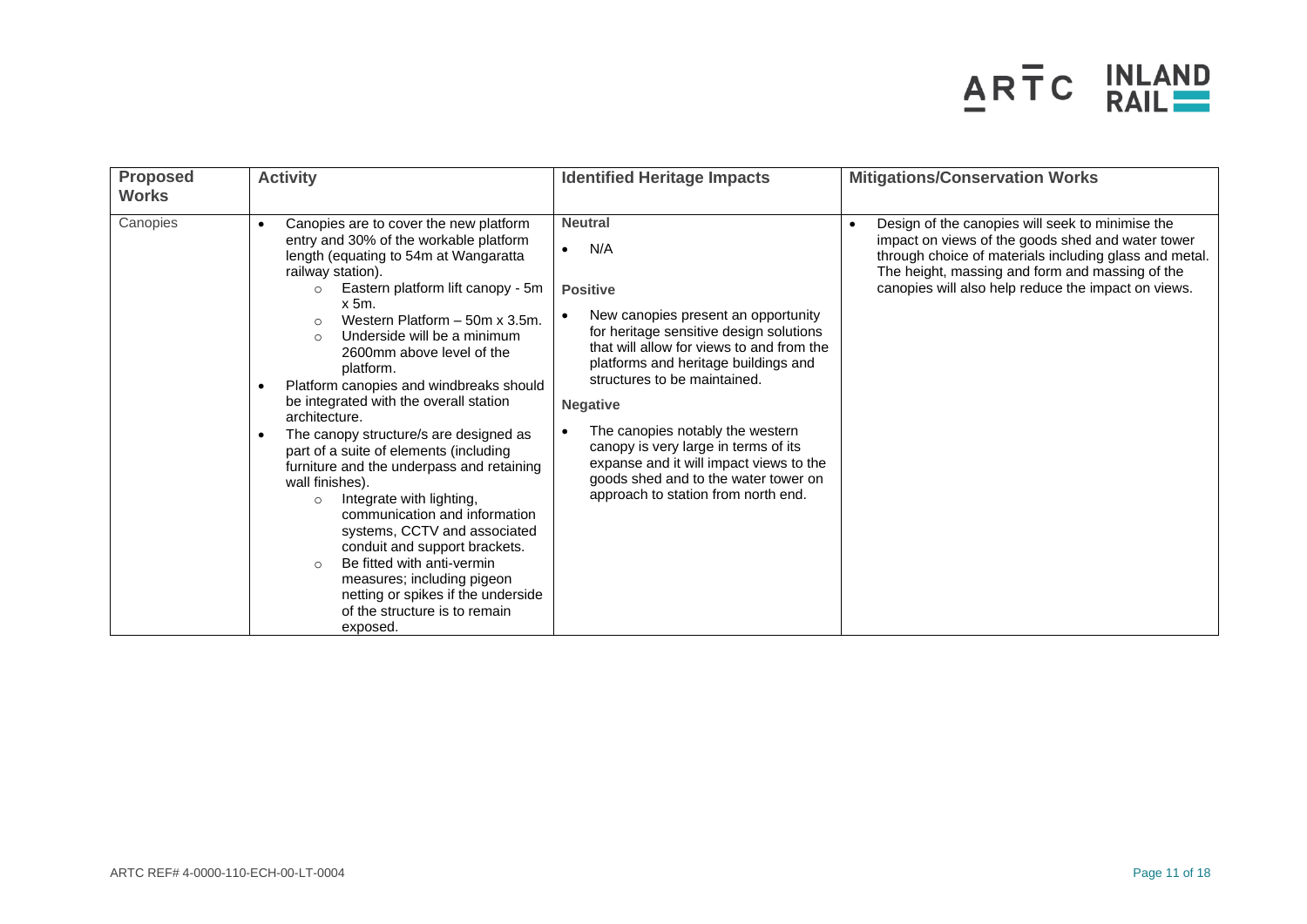

| <b>Proposed</b><br><b>Works</b>                                                          | <b>Activity</b>                                                                                                                                                                                                                                                                                                                                                                                                                                                                                                                 | <b>Identified Heritage Impacts</b>                                                                                                                                                                                                                                                                                                                                                                                                                                                                                                                                                                                                                                                                                                                                          | <b>Mitigations/Conservation Works</b>                                                                                                                                                                                                                                                                                                                                                                                                                                                                                                                                                                                                                                                                                                                                                                                                                                                                                                                                                                                                                                                                                                                                                                                                                                                                                                                                                                                                                                                                                                                                                   |
|------------------------------------------------------------------------------------------|---------------------------------------------------------------------------------------------------------------------------------------------------------------------------------------------------------------------------------------------------------------------------------------------------------------------------------------------------------------------------------------------------------------------------------------------------------------------------------------------------------------------------------|-----------------------------------------------------------------------------------------------------------------------------------------------------------------------------------------------------------------------------------------------------------------------------------------------------------------------------------------------------------------------------------------------------------------------------------------------------------------------------------------------------------------------------------------------------------------------------------------------------------------------------------------------------------------------------------------------------------------------------------------------------------------------------|-----------------------------------------------------------------------------------------------------------------------------------------------------------------------------------------------------------------------------------------------------------------------------------------------------------------------------------------------------------------------------------------------------------------------------------------------------------------------------------------------------------------------------------------------------------------------------------------------------------------------------------------------------------------------------------------------------------------------------------------------------------------------------------------------------------------------------------------------------------------------------------------------------------------------------------------------------------------------------------------------------------------------------------------------------------------------------------------------------------------------------------------------------------------------------------------------------------------------------------------------------------------------------------------------------------------------------------------------------------------------------------------------------------------------------------------------------------------------------------------------------------------------------------------------------------------------------------------|
| Deconstruction of<br><b>Cusack Street</b><br>footbridge for reuse<br>within the precinct | The bridge will be dismantled as far as<br>$\bullet$<br>practicable in intact segments to allow<br>safe and efficient removal from the<br>railway danger zone.<br>Gas cutting may be utilised to remove<br>bridge segments.<br>A crane will remove the super structure<br>beams, cross bracing, decking, railings<br>etc. in segmented lifts to take to a safe<br>area for further dismantling as required.<br>Demolition plans are required to be<br>produced in line with further dilapidation<br>reports and investigations. | <b>Neutral</b><br>No proposed impacts to identified<br>potential archaeological sensitivity.<br><b>Positive</b><br>N/A<br>$\bullet$<br><b>Negative</b><br>Removal of the footbridge will impact<br>the significance of the place through<br>the loss of the feature and fabric.<br>There will also be loss of views to and<br>from the footbridge and the station<br>buildings, platforms.<br>The removal of the footbridge will also<br>$\bullet$<br>remove a visual boundary for the<br>station as the footbridge formed a<br>visual enclosure to the southern end of<br>the station.<br>Loss of the footbridge will also be loss<br>$\bullet$<br>of a recognisable landmark that alerts<br>one to the location of the station on<br>approaching it from Spearing Street. | Demolition plans are required to be produced in line<br>$\bullet$<br>with further dilapidation reports and investigations.<br>Prior to removal of the footbridge, a detailed archival<br>$\bullet$<br>recording through photography and measured<br>drawings will be undertaken. This will be prepared in<br>accordance with Heritage Victoria's Technical Note<br>Specification for the submission of Archival<br>Photographic Records.<br>Careful dismantling, removal, storage, re-erection<br>and conservation in a suitable location and<br>compatible use:<br>Art installation<br>$\circ$<br>Screen/pergola<br>$\circ$<br>Partial reconstruction<br>$\circ$<br>The methodology will be prepared by a heritage<br>consultant and all works pertaining to the removal<br>and storage of the footbridge and its elements will be<br>monitored and supervised by a qualified heritage<br>consultant. The bridge will be dismantled as far as<br>practicable in intact segments to allow safe and<br>efficient removal from the railway danger zone.<br>Removal of the footbridge will be informed by a<br>$\bullet$<br>detailed removal methodology, with specific<br>measures that relate to conservation of iron and steel<br>footbridges. This will include the dismantling and<br>storage of the footbridge and its different elements.<br>Gas cutting may be utilised to remove bridge<br>segments. A crane will remove the super structure<br>beams, cross bracing, decking, railings etc. in<br>segmented lifts to take to a safe area for further<br>dismantling as required. |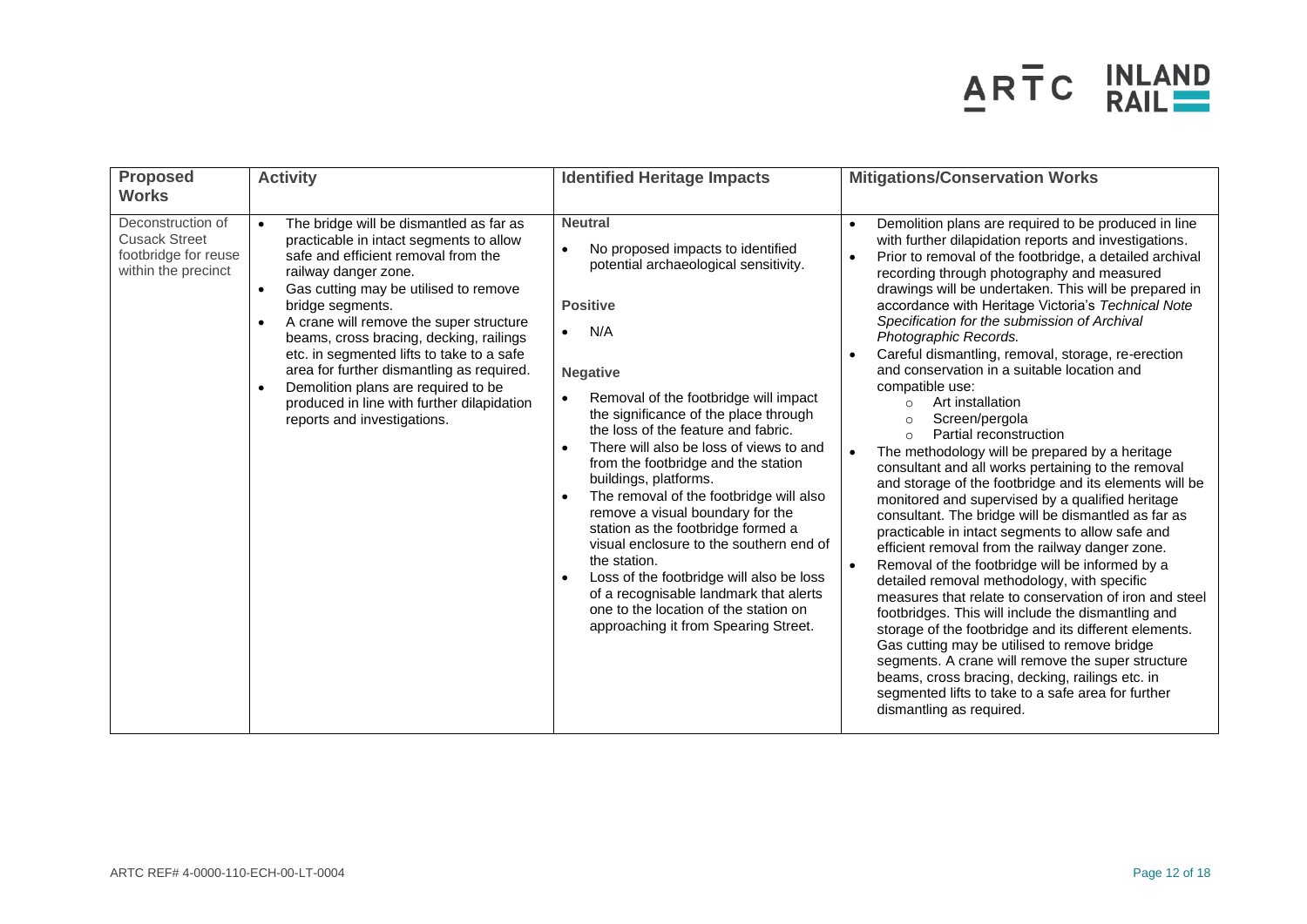

| <b>Proposed</b><br><b>Works</b>              | <b>Activity</b>                                                                                                                                                                                                                                                                                                                                                                                                                                                                                                                                                                                                                     | <b>Identified Heritage Impacts</b>                                                                                                                                                                                                                                                                                                                                                                                                                                                                                                                                                                                                     | <b>Mitigations/Conservation Works</b>                                                                                                                                                                                                                                                                                                                                                                                                                               |
|----------------------------------------------|-------------------------------------------------------------------------------------------------------------------------------------------------------------------------------------------------------------------------------------------------------------------------------------------------------------------------------------------------------------------------------------------------------------------------------------------------------------------------------------------------------------------------------------------------------------------------------------------------------------------------------------|----------------------------------------------------------------------------------------------------------------------------------------------------------------------------------------------------------------------------------------------------------------------------------------------------------------------------------------------------------------------------------------------------------------------------------------------------------------------------------------------------------------------------------------------------------------------------------------------------------------------------------------|---------------------------------------------------------------------------------------------------------------------------------------------------------------------------------------------------------------------------------------------------------------------------------------------------------------------------------------------------------------------------------------------------------------------------------------------------------------------|
| Construction of a<br>Pedestrian<br>Underpass | The pedestrian underpass (5m wide x 3m<br>$\bullet$<br>high) is to be constructed beneath the rail<br>tracks at the south end of the station and<br>involve:<br>Piling operations.<br>$\circ$<br>Site excavation.<br>$\circ$<br>Construction of formwork and<br>$\circ$<br>place reinforcement, retaining<br>walls and concrete including<br>precast elements.<br>Landscaping, including the<br>$\circ$<br>planting of vegetation.<br>Signposting and line marking.<br>Site re-establishment.<br>$\circ$<br>A sump pump will be constructed within<br>the underpass to discharge runoff as part<br>of the flood mitigation measure. | <b>Neutral</b><br>No proposed impacts to identified<br>potential archaeological sensitivity.<br><b>Positive</b><br>Underpass is designed to be DDA<br>$\bullet$<br>compliant offering improved<br>interpretation opportunities to more<br>members of the public.<br><b>Negative</b><br>Underpass will impact on the southern<br>portion of the Station platform.<br>Underpass construction will result in<br>$\bullet$<br>removal of vegetation.<br>Impacts to potential archaeological<br>features:<br>A2: Carriage docks<br>$\circ$<br>A3: Former Water Crane<br>$\bigcap$<br>A4: Coal Store<br>$\circ$<br>A5: Crane Base<br>$\circ$ | Pre-start induction and training of onsite contractors<br>$\bullet$<br>and tradesperson to heritage values of buildings and<br>structures in the station complex.<br>An Archaeological Management Plan will be<br>developed to manage impacts to potential<br>archaeological deposits.<br>Vegetation removal is to the minimum extent<br>necessary to facilitate works.<br>Layout of vegetation will soften new built form of<br>underpass and associated accesses. |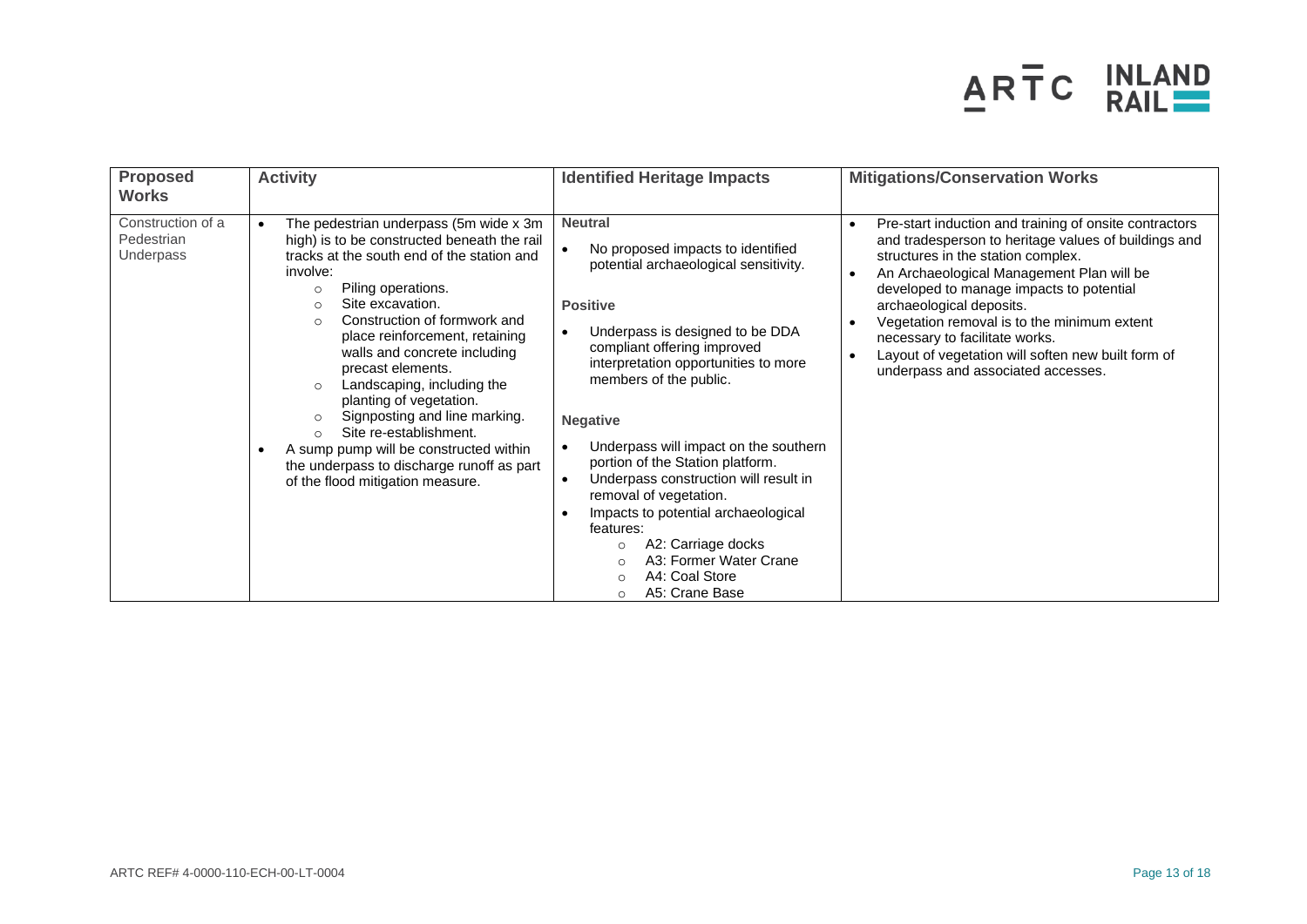

| <b>Proposed</b><br><b>Works</b>                     | <b>Activity</b>                                                                                                                                                                                                                                                                                                                                                                                                                                                                                                                                                                                                                                                                                                                        | <b>Identified Heritage Impacts</b>                                                                                                                                                                                                                                                                                                                                                                                                                                                                                                                      | <b>Mitigations/Conservation Works</b>                                                                                                                                                                                                                                                                                                                                                                                                                                                                                                                                                                                                                                                                                                                                                      |
|-----------------------------------------------------|----------------------------------------------------------------------------------------------------------------------------------------------------------------------------------------------------------------------------------------------------------------------------------------------------------------------------------------------------------------------------------------------------------------------------------------------------------------------------------------------------------------------------------------------------------------------------------------------------------------------------------------------------------------------------------------------------------------------------------------|---------------------------------------------------------------------------------------------------------------------------------------------------------------------------------------------------------------------------------------------------------------------------------------------------------------------------------------------------------------------------------------------------------------------------------------------------------------------------------------------------------------------------------------------------------|--------------------------------------------------------------------------------------------------------------------------------------------------------------------------------------------------------------------------------------------------------------------------------------------------------------------------------------------------------------------------------------------------------------------------------------------------------------------------------------------------------------------------------------------------------------------------------------------------------------------------------------------------------------------------------------------------------------------------------------------------------------------------------------------|
| Installation of<br>Ramps and Stairs<br>to Underpass | Removal of existing mature vegetation on<br>$\bullet$<br>the eastern approach.<br>Landscaping on either side of the rail<br>$\bullet$<br>alignment to maintain lines of sight<br>across the ramps and stairs.<br>Paved areas to accommodate the<br>$\bullet$<br>proposed ramp and stairs, ensuring direct<br>connections to the station and car park<br>areas.<br>Introduction of vegetation to assist the<br>groundwork stability, greening and<br>precinct enhancement works.<br>Design of walls associated with<br>pedestrian ramps and underpass walls<br>are to ensure an inviting and creative<br>space is achieved.<br>Lighting for the pedestrian ramps and<br>underpass to meet relevant standards<br>and to increase safety. | <b>Neutral</b><br>N/A<br>$\bullet$<br><b>Positive</b><br>Underpass is designed to be DDA<br>compliant offering improved<br>interpretation opportunities to more<br>members of the public.<br><b>Negative</b><br>Underpass will impact on the southern<br>portion of the Station platform.<br>Underpass construction will result in<br>$\bullet$<br>removal of vegetation.<br>Impacts to potential archaeological<br>×<br>features:<br>A2: Carriage docks<br>$\circ$<br>A3: Former Water Crane<br>A4: Coal Store<br>$\circ$<br>A5: Crane Base<br>$\circ$ | Pre-start induction and training of onsite contractors<br>and tradesperson to heritage values of buildings and<br>structures in the station complex.<br>An Archaeological Management Plan will be<br>developed to manage impacts to potential<br>archaeological deposits.<br>Feature lighting that is sympathetic and<br>complimentary to the station and Wangaratta's<br>heritage will be considered.<br>Layout of vegetation will soften new built form of<br>underpass and associated accesses.<br>Site controls will be installed to prevent access to<br>sites adjacent to works where there is a risk of impact<br>from construction activities. No Go Zones will be<br>installed using (at a minimum) flagging.<br>Induction, pre-start with focus on heritage values and<br>sites. |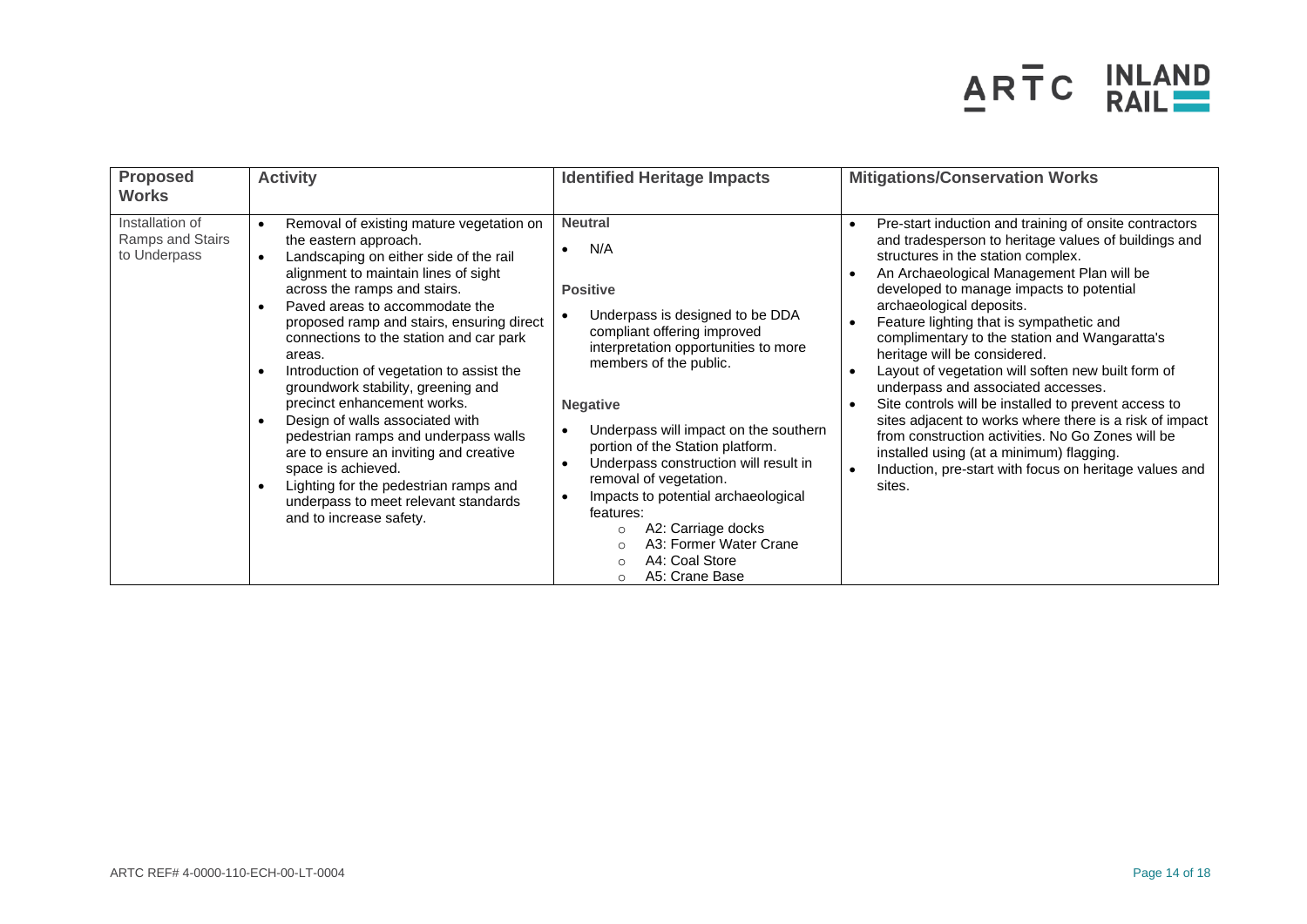

| <b>Proposed</b><br><b>Works</b>                      | <b>Activity</b>                                                                                                                                                                                                                                                                                                                                                                                                   | <b>Identified Heritage Impacts</b>                                                                                                                                                                                                                                                                                                                                                                                                                                                                                                                                                                             | <b>Mitigations/Conservation Works</b>                                                                                                                                                                                                                                                                                                                                                                                                                                                                                                                                                 |
|------------------------------------------------------|-------------------------------------------------------------------------------------------------------------------------------------------------------------------------------------------------------------------------------------------------------------------------------------------------------------------------------------------------------------------------------------------------------------------|----------------------------------------------------------------------------------------------------------------------------------------------------------------------------------------------------------------------------------------------------------------------------------------------------------------------------------------------------------------------------------------------------------------------------------------------------------------------------------------------------------------------------------------------------------------------------------------------------------------|---------------------------------------------------------------------------------------------------------------------------------------------------------------------------------------------------------------------------------------------------------------------------------------------------------------------------------------------------------------------------------------------------------------------------------------------------------------------------------------------------------------------------------------------------------------------------------------|
| Installation of Lifts<br>on each Station<br>Platform | Two mechanical lifts will be constructed<br>$\bullet$<br>in association with the underpass,<br>providing access between the underpass<br>and the eastern and western platforms.<br>The lifts will be positioned at the northern<br>$\bullet$<br>side of the underpass.<br>The lifts will have the notional dimensions<br>$\bullet$<br>of 3.25 m x 3.60 m, and a height above<br>platform of approximately 5.40 m. | <b>Neutral</b><br>N/A<br><b>Positive</b><br>Underpass is designed to be DDA<br>compliant offering improved<br>interpretation opportunities to more<br>members of the public.<br><b>Negative</b><br>Lift will impact on the southern portion<br>of the Station platform.<br>Impacts to potential archaeological<br>features:<br>A2: Carriage docks<br>$\circ$<br>A4: Coal Store<br>$\bigcap$<br>Lift shaft to the western platform will<br>impact existing views to the goods<br>shed and water tower. Lift shaft to the<br>eastern platform will have marginal<br>impact to views to main station<br>building. | Pre-start induction and training of onsite contractors<br>and tradesperson to heritage values of buildings and<br>structures in the station complex.<br>An Archaeological Management Plan will be<br>developed to manage impacts to potential<br>archaeological deposits.<br>Design must minimise impact to historical fabric<br>Layout of vegetation will soften new built form of the<br>lifts.<br>Design of lift shafts in terms of massing, form and<br>materials used needs to consider the existing<br>(heritage) buildings on platforms and other station<br>elements on site. |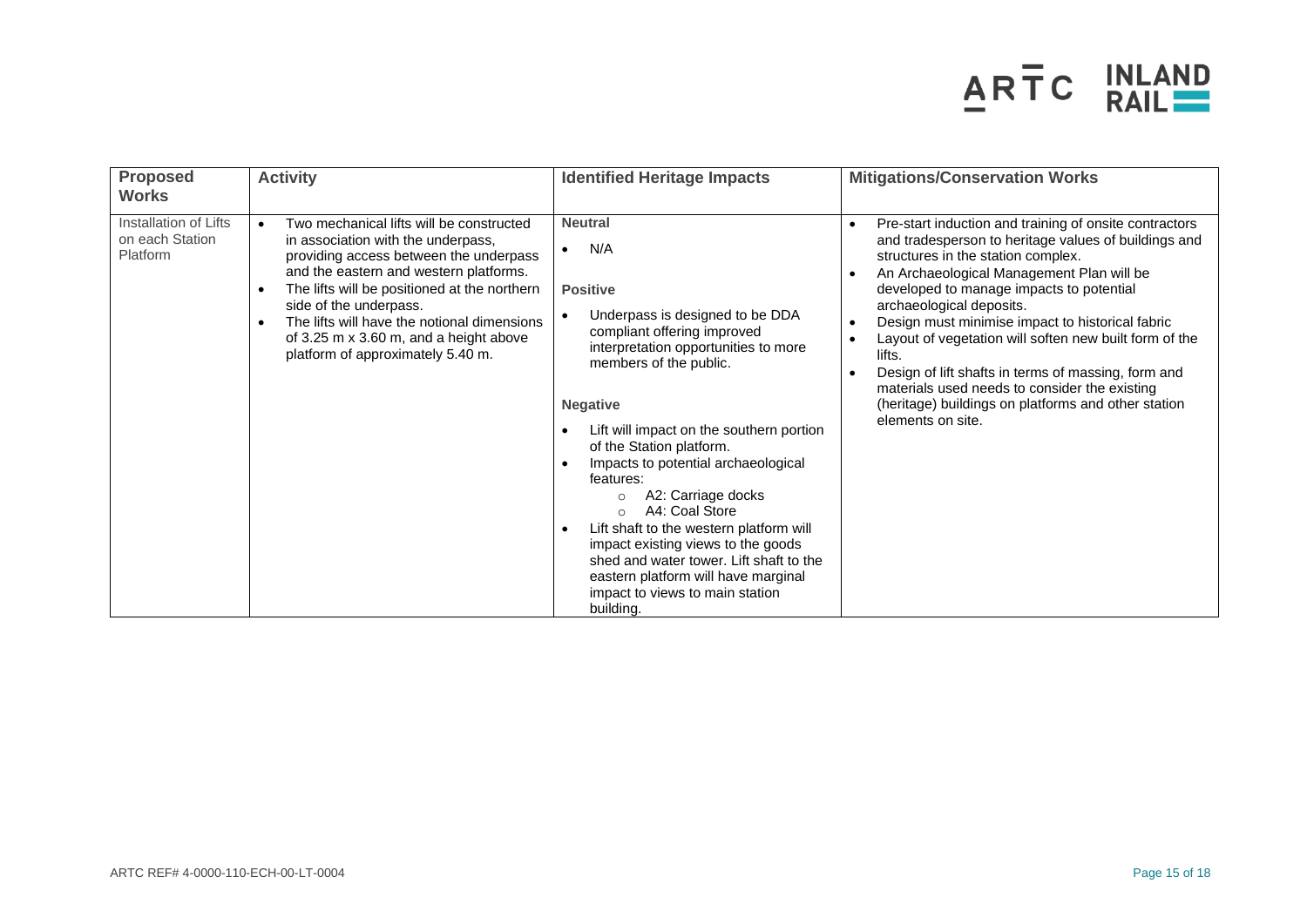

| <b>Proposed</b><br><b>Works</b>                                           | <b>Activity</b>                                                                                                                                                                                                                                      | <b>Identified Heritage Impacts</b>                                                                                                                                                                                                                                                                                                           | <b>Mitigations/Conservation Works</b>                                                                                                                                                                                                                                                                                                                                                                                                                                                                                                      |
|---------------------------------------------------------------------------|------------------------------------------------------------------------------------------------------------------------------------------------------------------------------------------------------------------------------------------------------|----------------------------------------------------------------------------------------------------------------------------------------------------------------------------------------------------------------------------------------------------------------------------------------------------------------------------------------------|--------------------------------------------------------------------------------------------------------------------------------------------------------------------------------------------------------------------------------------------------------------------------------------------------------------------------------------------------------------------------------------------------------------------------------------------------------------------------------------------------------------------------------------------|
| Construction of<br>carpark, K&R zone<br>on the western side<br>of station | A new car park with 20 commuter spaces<br>$\bullet$<br>is proposed to the west side of the station<br>precinct, accessed from Spearing Street.                                                                                                       | <b>Neutral</b><br>No proposed impact to existing<br>significant architectural elements.<br>No proposed impacts to identified<br>$\bullet$<br>potential archaeological sensitivity.<br><b>Positive</b><br>Improvement of public interpretation<br>opportunities of the railway precinct<br>from Spearing Street.<br><b>Negative</b>           | Site controls will be installed to prevent access to<br>$\bullet$<br>sites adjacent to works where there is a risk of impact<br>from construction activities. No-Go Zones (NGZ) will<br>be installed using (at a minimum) flagging.                                                                                                                                                                                                                                                                                                        |
| <b>Existing Carpark</b><br>Reconfiguration                                | The current carparks to the south of the<br>$\bullet$<br>station building will be reconfigured to<br>improve access for pedestrians between<br>the new pedestrian underpass and the<br>station entrance while maintaining<br>convenience and access. | N/A<br><b>Neutral</b><br>No proposed impact to existing<br>$\bullet$<br>significant architectural elements.<br><b>Positive</b><br>Improvement of public interpretation<br>opportunities of the railway precinct<br>from Spearing Street.<br><b>Negative</b><br>Impacts to potential archaeological<br>features:<br>A7: Motor Shed<br>$\circ$ | Pre-start induction and training of onsite contractors<br>$\bullet$<br>and tradesperson to heritage values of buildings and<br>structures in the station complex.<br>An Archaeological Management Plan will be<br>$\bullet$<br>developed to manage impacts to potential<br>archaeological deposits.<br>Site controls will be installed to prevent access to<br>$\bullet$<br>sites adjacent to works where there is a risk of impact<br>from construction activities. No-Go Zones (NGZ) will<br>be installed using (at a minimum) flagging. |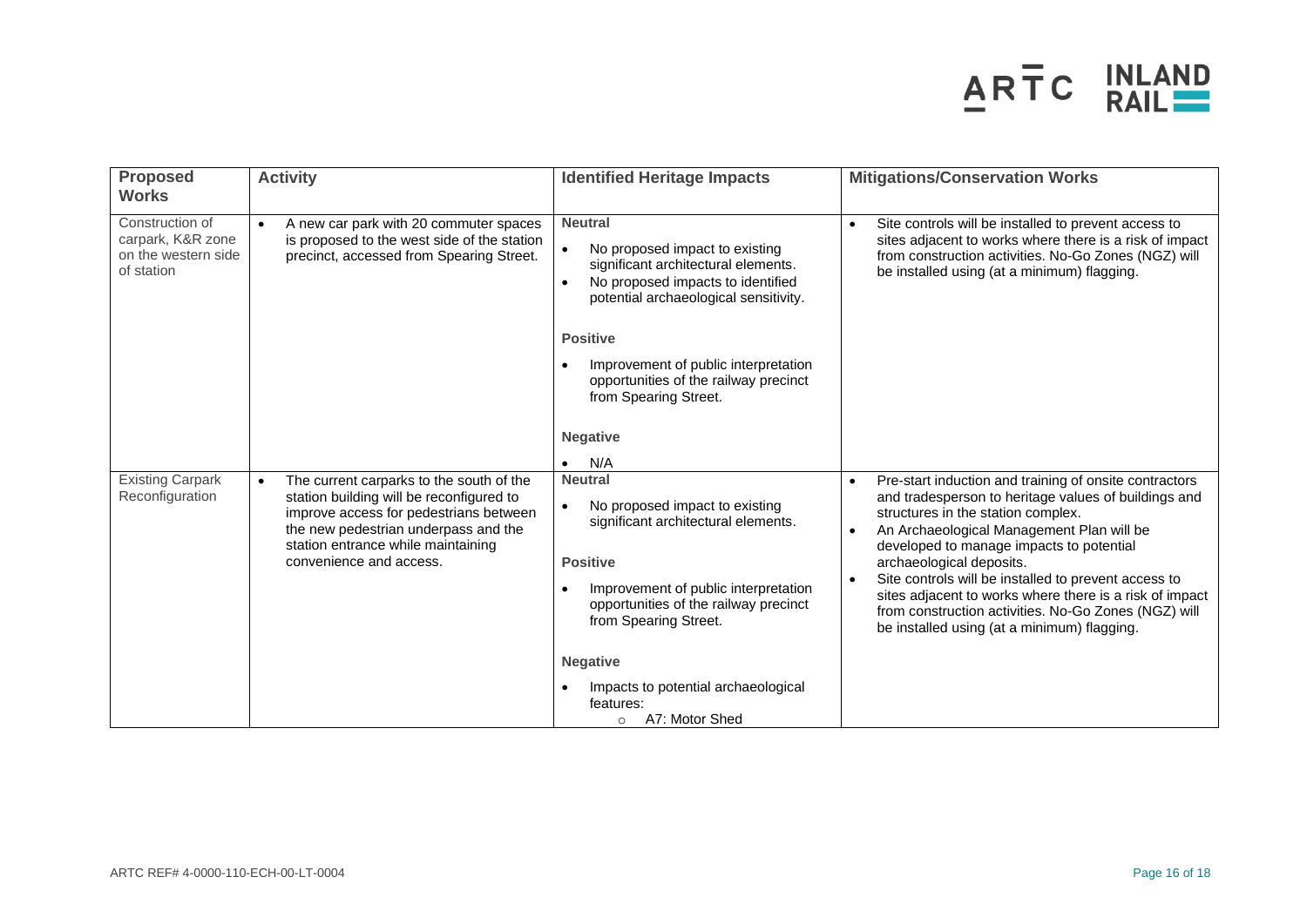

| <b>Proposed</b><br><b>Works</b>  | <b>Activity</b>                                                                                                                                                                                                                                                                                                                                                                                                                                                                                                                                                                                                                                                                                                                                                                    | <b>Identified Heritage Impacts</b>                                                                                                                                                                                                                                                                                                                                                                                                                                                                                                                                                                                                                                                 | <b>Mitigations/Conservation Works</b>                                                                                                                                                                                                                                                                                                                                                                                                                                                                                               |
|----------------------------------|------------------------------------------------------------------------------------------------------------------------------------------------------------------------------------------------------------------------------------------------------------------------------------------------------------------------------------------------------------------------------------------------------------------------------------------------------------------------------------------------------------------------------------------------------------------------------------------------------------------------------------------------------------------------------------------------------------------------------------------------------------------------------------|------------------------------------------------------------------------------------------------------------------------------------------------------------------------------------------------------------------------------------------------------------------------------------------------------------------------------------------------------------------------------------------------------------------------------------------------------------------------------------------------------------------------------------------------------------------------------------------------------------------------------------------------------------------------------------|-------------------------------------------------------------------------------------------------------------------------------------------------------------------------------------------------------------------------------------------------------------------------------------------------------------------------------------------------------------------------------------------------------------------------------------------------------------------------------------------------------------------------------------|
| Communications<br>System Upgrade | Upgrades to the communication systems<br>$\bullet$<br>housed within the heritage station<br>building will occur.<br>Upgrades to the building will be<br>undertaken for fire rating and fit out of the<br>communications room, internal floor, wall<br>and ceiling treatments, new doors and<br>locks / alarms and HVAC, blocking<br>existing internal door and removal of<br>fireplace.<br>The final layout of services conduits is to<br>be determined.<br>The services will be fed from the west to<br>the east of the rail corridor and<br>constructed in conjunction with the new<br>underpass.<br>The conduit entry point into the heritage<br>building may be subsurface or above-<br>ground.<br>The conduit entry to the building will<br>result in minimal loss of fabric. | <b>Neutral</b><br>N/A<br>$\bullet$<br><b>Positive</b><br>N/A<br>$\bullet$<br><b>Negative</b><br>Conduit entry from the rail corridor into<br>the Station Building is required, but<br>nature and extent of impact is yet to be<br>finalised.<br>Impacts proposed to potential early<br>$\bullet$<br>building fabric:<br>Communications room<br>$\circ$<br>Internal Floor<br>$\circ$<br>Walls<br>$\circ$<br>Ceiling<br>$\circ$<br>Doors<br>$\circ$<br>New intrusive elements:<br>Locks & Alarms<br>$\circ$<br><b>HVAC</b><br>$\Omega$<br>Conduits<br>$\bigcap$<br>Impacts to potential archaeological<br>features:<br>A2: Carriage docks<br>$\circ$<br>A6: Storage Sheds<br>$\circ$ | Pre-start induction and training of onsite contractors<br>$\bullet$<br>and tradesperson to heritage values of buildings and<br>structures in the station complex.<br>An Archaeological Management Plan will be<br>developed to manage impacts to potential<br>archaeological deposits.<br>Assessment of the condition of the building and its<br>internal/external building elements will be undertaken.<br>An additional Heritage Impact Statement will be<br>prepared following finalisation of development plans if<br>required. |